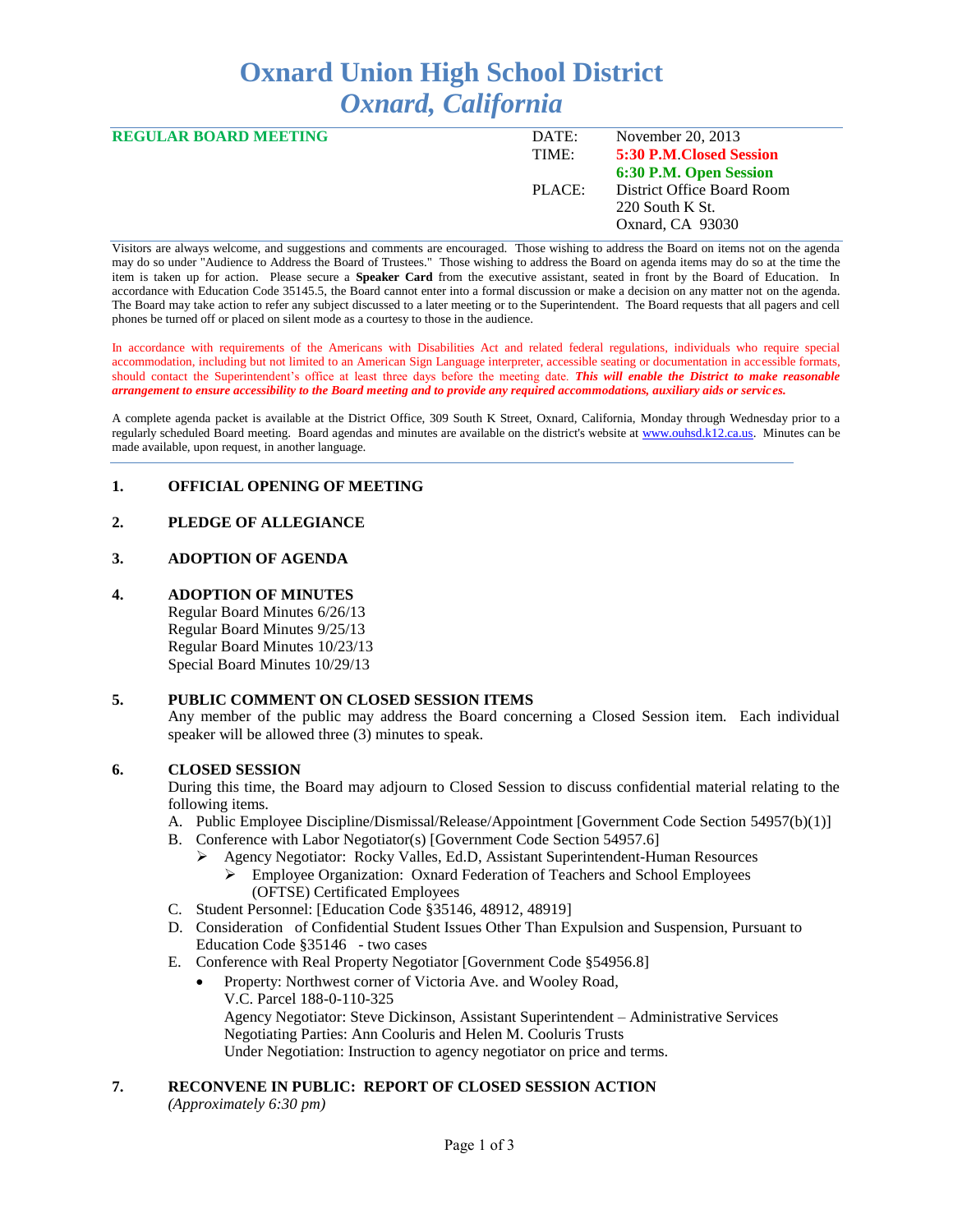Board Meeting Agenda November 20, 2013

## **8. AUDIENCE TO ADDRESS BOARD OF TRUSTEES**

Those persons wishing to address the Board may do so at this time by completing a Speaker Card. All comments are to be directed to the Board President. Individual speakers shall be allowed three (3) minutes to address the Board on each agenda or non-agenda item. With Board consent, the President may increase or decrease the time allowed for public presentation, depending on the topic and the number of persons wishing to be heard. The President may take a poll of speakers for or against a particular issue and may ask that additional persons speak only if they have something new to add. Please refer to the complete text of Oxnard Union High School District Board Policy 9323: *Procedures for Communicating with the Board of Trustees.*

#### **9. SUPERINTENDENT'S REPORTS**

General Report: Gabe Soumakian, Ed.D., Superintendent

#### **10**. **BOARD RECOGNITION**

A. Employees of the Year

#### **11. REPORTS TO THE BOARD**

- A. Max Zielsdorf Student Representative to the Board
- B. Monthly Budget Update Steve Dickinson
- C. Boundary Changes Update Steve Dickinson

#### **12. CONSENT CALENDAR**

- A. Consideration of Renewal of Agreement, Proposal, with Special District Financing and Administration (SDFA) for Fee Justification Report
- B. Consideration of Approval of Award of Full Service Beverage Contract
- C. Consideration of Approval of Purchase Orders and Direct Pays, October 10 November 6, 2013
- D. Consideration of Approval of Certificated and Classified Personnel
- E. Consideration of Approval of Alliance Memorandum of Understanding Between University of Phoenix and the Oxnard Union High School District
- F. Consideration of Approval of Revised Job Descriptions
	- Cafeteria Manager
	- College and Career Center Technician
	- > Maintenance Plumber I
	- > Maintenance Plumber II
	- $\triangleright$  Maintenance Welder
- G. Consideration of Approval of Agreement between Oxnard Union High School District and Ventura County SELPA for Social/Emotional Services Specialist for the 2013-2014 School Year
- H. Consideration of Approval of Stipulated Student Expulsion by Agreement of the School Principal, the Student, and the Students' Parent/Guardian, as per Board Policy 5144, Section 22
- I. Consideration of Approval of Agreement between the Oxnard Union High School District and Supplemental Educational Services (SES) Providers for Tutoring
- J. Consideration of Approval of the Addition of Nine APEX Courses to the Oxnard Union High School District Menu of Offerings

## **13. ACTION ITEMS**

- A. Consideration of Approval of Donations, October 15 November 8, 2013
- B. Consideration of Approval of Kenco Construction Services, Inc. as Inspector of Record for Rancho Campana High School
- C. Consideration of Approval of Renewed Memorandum of Understanding between Oxnard Adult School and Ventura County Office of Education "1, 2, 3 Success"
- D. Consideration of Adoption of Resolution No. 13-34, Resolution Authorizing the Issuance and Sale of General Obligation Bonds, 2004 Election, Series C, in the Principal Amount of not to Exceed \$50,000,000
- E. Consideration of Approval of Agreement between Oxnard Union High School District and Penfield & Smith to Prepare the Final Parcel Map for Rancho Campana High School